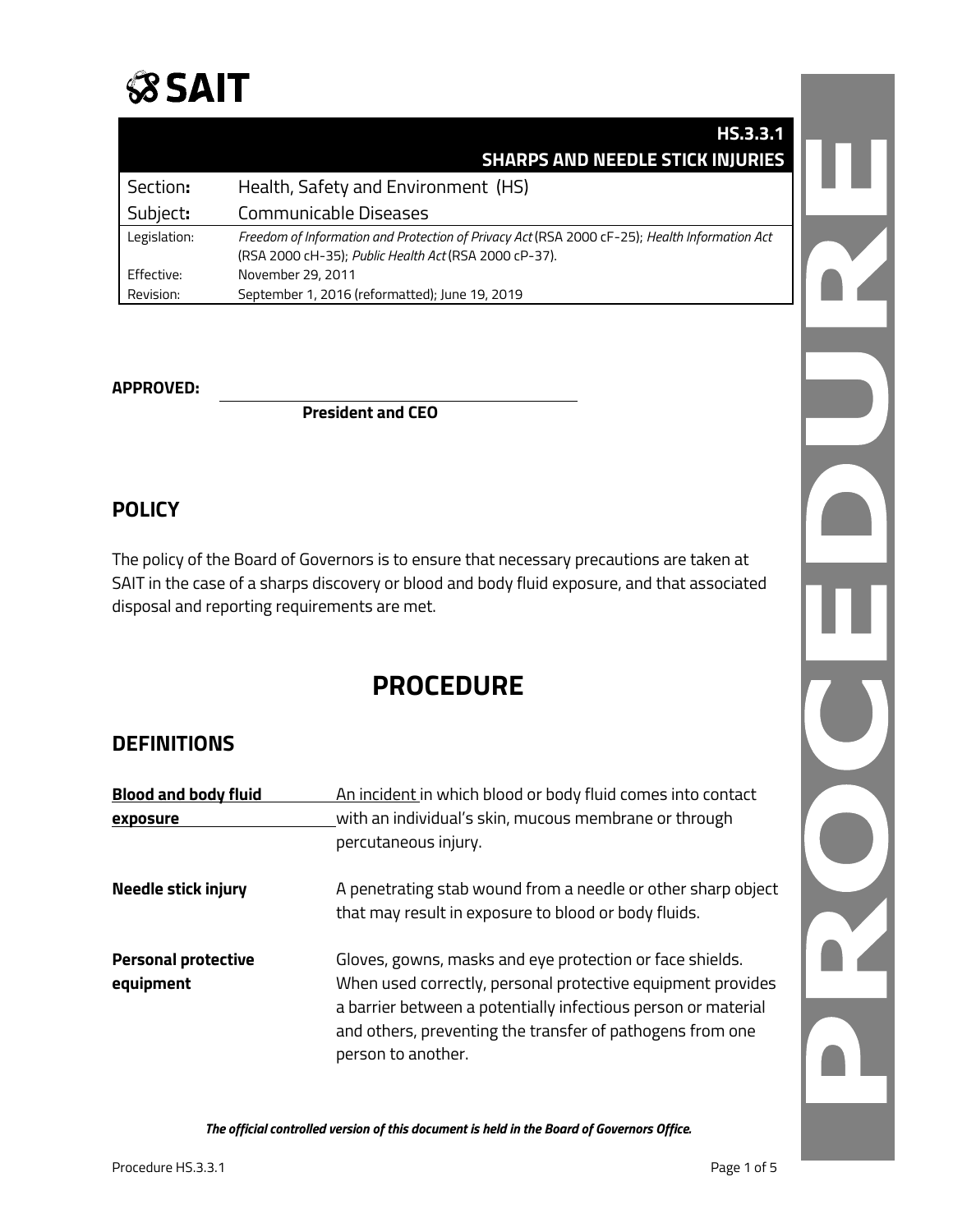

| <b>SAIT community</b> | SAIT's governors, employees, students, contractors,<br>consultants, agents, and volunteers.                                       |
|-----------------------|-----------------------------------------------------------------------------------------------------------------------------------|
| <b>Sharps</b>         | Objects that could cause a puncture, cut or abrasion injury if<br>not handled in a safe manner, including but not limited to used |
|                       | needles, syringes, razor blades, and broken glass.                                                                                |

# **GOVERNING PRINCIPLES**

- 1. Sharps can potentially be contaminated with many types of micro-organisms, including blood borne viruses such as HIV, Hepatitis B or Hepatitis C. Further, micro-organisms can potentially be found in contaminants such as blood, feces or body fluids.
- 2. SAIT recognizes its legal obligation to provide a safe work environment and that the risk of injury from exposure to sharps requires specific identification, risk assessment, management and control.
- 3. All members of the SAIT community will refer to this procedure in order to prevent injury and ensure they undertake the correct handling and disposal of sharps, and that they report and take appropriate action in the event of blood or body fluid exposure.
- 4. Schools/departments are responsible for work practices around, and providing the means for, the safe disposal of sharps in controlled work areas or classrooms.

# **PROCEDURE**

#### **A. Discovery of Discarded Sharps**

- 1. A person who discovers discarded sharps shall immediately call Security at 403.284.8000, await Security's arrival and advise others nearby to avoid the hazard. Due to the open nature of the SAIT campus, sharps may be discovered in publiclyaccessible areas not generally known to contain sharps.
- 2. Staff from Security, the janitorial service or a health, safety and environment specialist will transport a disposal container to the area in which the sharp was discovered. Discarded sharps will be placed in the disposal container and taken to a secure area using the handling and disposal precautions outlined in Sections B and C of this procedure.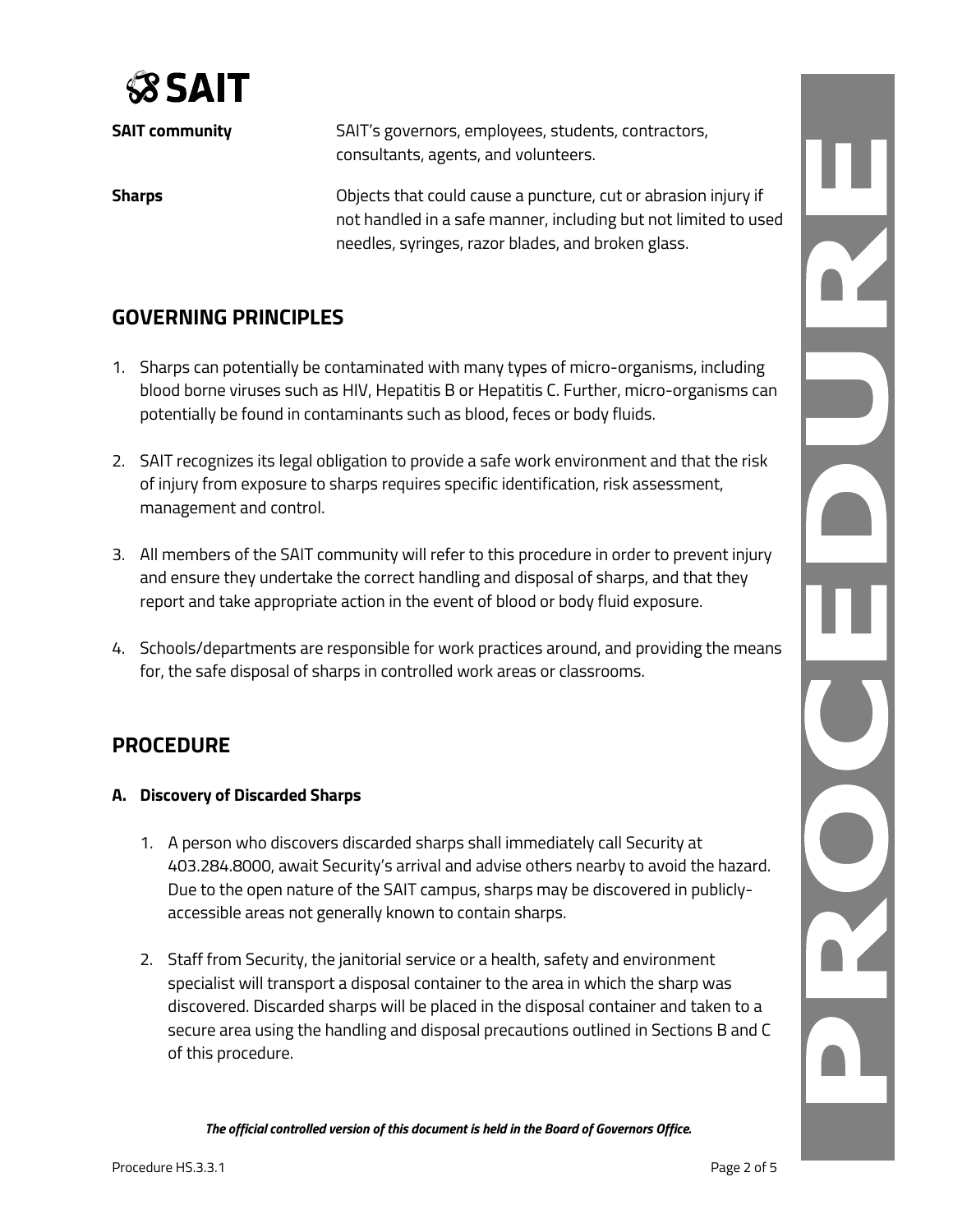

3. A person who is exposed to blood or body fluids shall follow Section D of this procedure.

#### **B. Handling of Discarded Sharps**

- 1. All sharps are to be treated as potentially contaminated.
- 2. Extreme caution is to be used when handling and disposing of sharps so as to avoid blood or body fluid exposure.
- 3. Only trained and suitably equipped personnel shall handle sharps. Before handling a sharp, personnel must use the following appropriate control measures:
	- a) Disposable waterproof gloves to handle tongs.
	- b) Protective eyewear with side shields where the risk of fluid splashing exists.
- 4. Equipment required as part of a recovery/clean up kit includes:
	- a) Body fluid clean up kit.
	- b) Dust pan and broom or brush as required (for example, for sweeping up glass).
	- c) Purpose-designed sharps disposal container, clearly labeled for use with sharps.
	- d) Tongs for picking up needles/syringes.
- 5. Sharps are not to be transported to a container. The sharps container is to be taken to the area requiring the disposal or clean up.
- 6. Other handling precautions to be observed include:
	- a) Making no attempt to bend or recap contaminated needles.
	- b) Carefully placing sharps into the sharps container.
	- c) Washing hands with soap and water after sharps have been safely placed in the sharps container and transported to the storage area.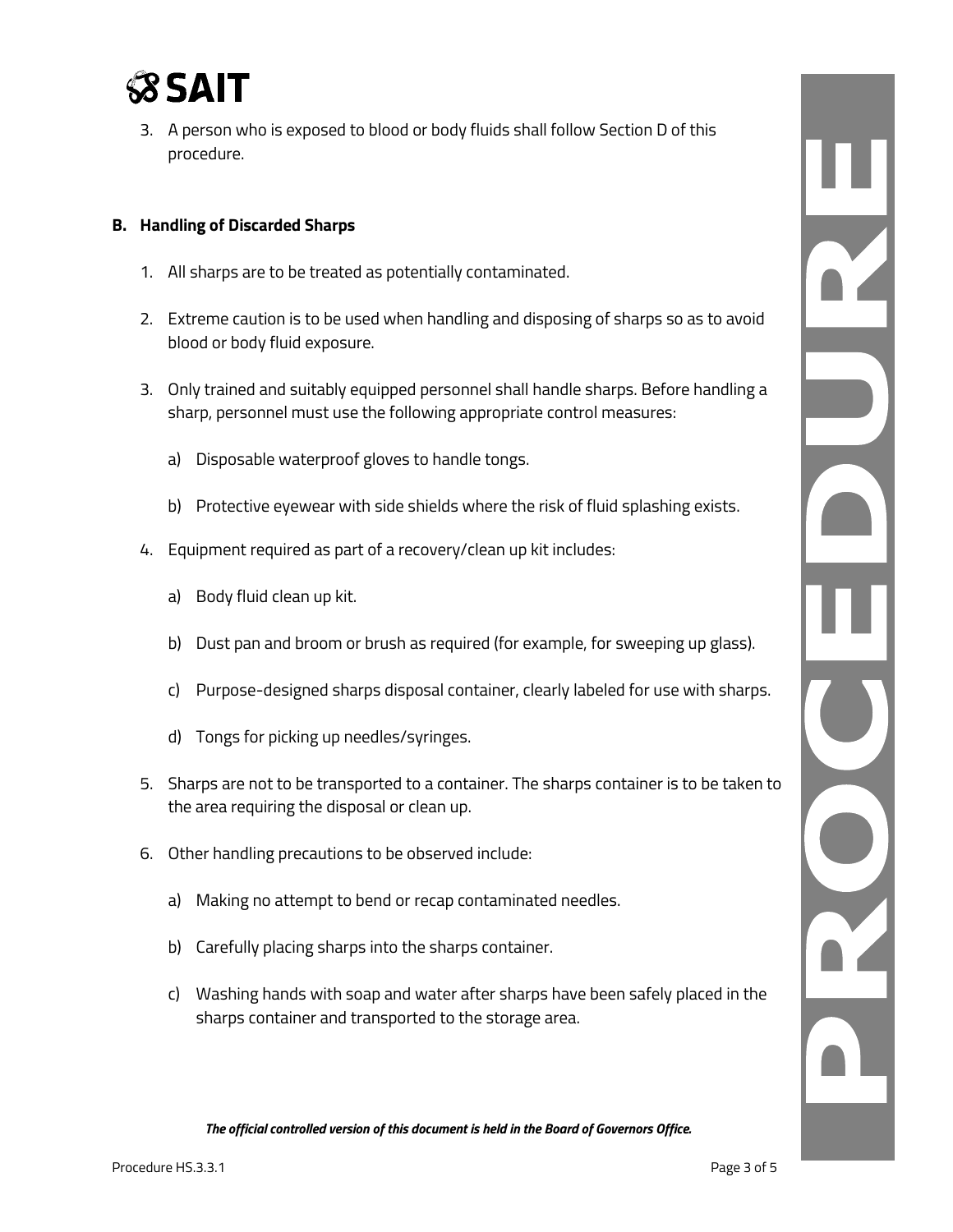

#### **C. Disposal of Sharps**

- 1. Sharps cannot be disposed of within the regular waste stream, as this is illegal.
- 2. When a sharps container is three-quarters full, it is to be transported to the Health Clinic, located in the northeast corner of the Senator Burns building, room NR41 (call 403.284.8666).
- 3. Health Clinic staff will:
	- a) Arrange for appropriate disposal.
	- b) Ensure proper sealing, tagging and record management of sharps for disposal.
	- c) Provide a replacement empty sharps container to the janitorial service and to Security.
- 4. Schools/departments are responsible for specific work area (i.e. laboratories or classrooms) requirements for sharps containers.

#### **D. Blood or Body Fluid Exposure**

- 1. In the event of a blood or body fluid exposure, carry out immediate first aid as follows.
	- a) Splashes/Mucous Membrane Exposure
		- i) Flush exposed mucous membranes (eyes/nose and mouth) with water or normal saline.
	- b) Sharps and Needle Stick Injuries
		- i) Wash the injured area with soap and water.
		- ii) Allow the injury or wound to bleed freely and then cover to prevent further exposures.
		- iii) DO NOT attempt to squeeze the wound, as this may increase the risk of exposure.
		- iv) Avoid the use of alcohol, hydrogen peroxide, bleach or other chemical cleansers such as antiseptics.

*The official controlled version of this document is held in the Board of Governors Office.*

 $\frac{1}{\sqrt{2}}$